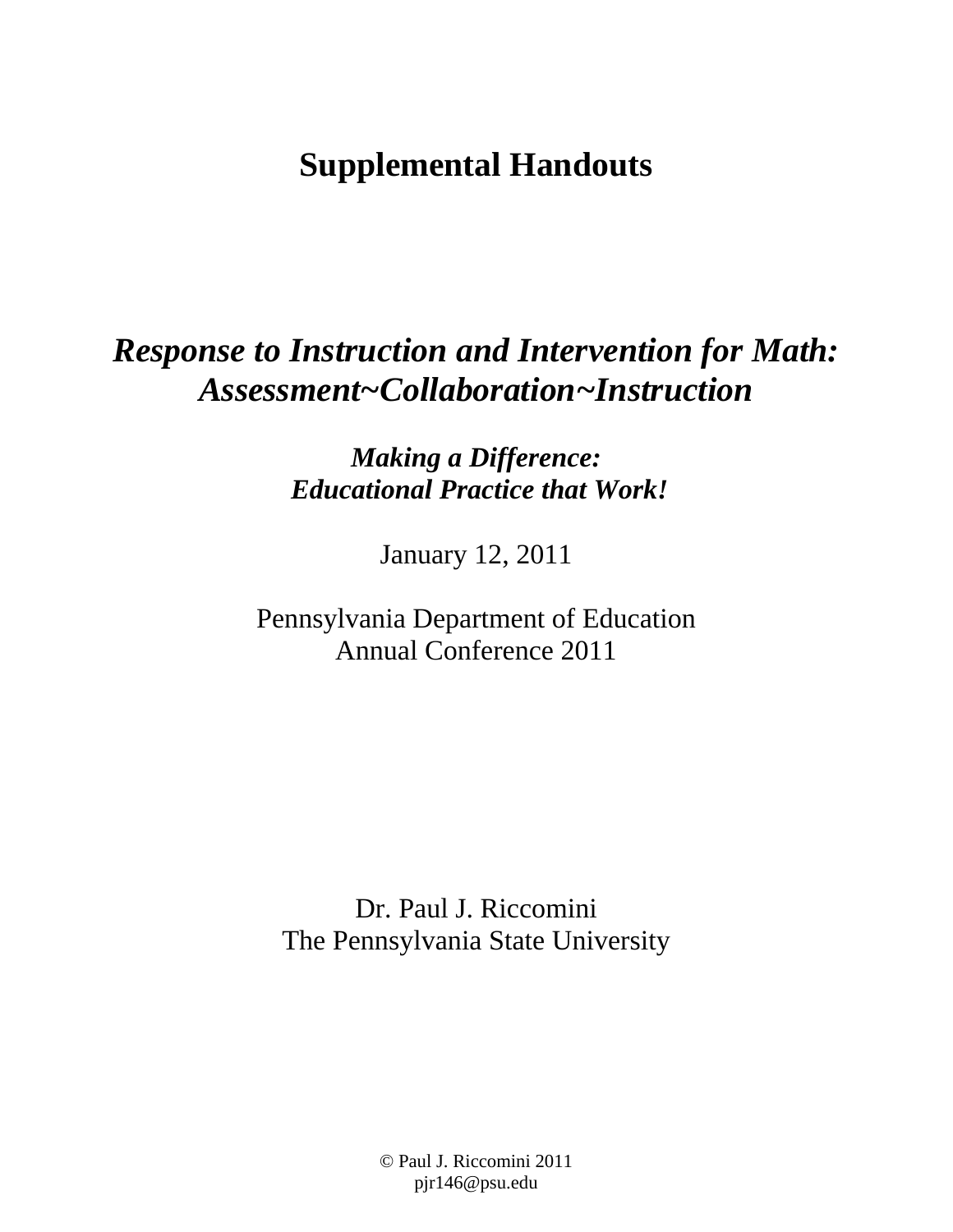### Handout 1

### **National Math Panel** March 2008

To compete in the 21st century global economy, knowledge of and proficiency in mathematics is critical. Today's high school graduates need to have solid mathematics skills--whether they are headed for college or the workforce. To help ensure our nation's future competitiveness and economic viability, President George W. Bush created the National Mathematics Advisory Panel (National Math Panel) in April 2006.

The panel was charged with providing recommendations to the President and U.S. Secretary of Education Margaret Spellings on the best use of scientifically based research to advance the teaching and learning of mathematics. Expert panelists, including a number of leading mathematicians, cognitive psychologists, and educators, reviewed numerous research studies before preparing a final report containing guidance on how to improve mathematics achievement for all students in the United States.

The National Math Panel's final report, issued on March 13, 2008, contains 45 findings and recommendations on numerous topics including instructional practices, materials, professional development, and assessments. Highlights from the report are briefly summarized below. Please visit www.ed.gov/MathPanel for the executive summary and full report.

#### **Core Principles of Math Instruction**

- The areas to be studied in mathematics from pre-kindergarten through eighth grade should be streamlined and a well-defined set of the most important topics should be emphasized in the early grades. Any approach that revisits topics year after year without bringing them to closure should be avoided.
- Proficiency with whole numbers, fractions, and certain aspects of geometry and measurement are the foundations for algebra. Of these, knowledge of fractions is the most important foundational skill not developed among American students.
- Conceptual understanding, computational and procedural fluency, and problem solving skills are equally important and mutually reinforce each other. Debates regarding the relative importance of each of these components of mathematics are misguided.
- Students should develop immediate recall of arithmetic facts to free the "working" memory" for solving more complex problems.
- The benchmarks set forth by the Panel should help to guide classroom curricula, mathematics instruction, textbook development, and state assessments.
- More students should be prepared for and offered an authentic algebra course at Grade 8.
- Algebra should be consistently understood in terms of the "Major Topics of School Algebra," as defined by the National Math Panel.
- The Major Topics of School Algebra include Symbols and Expressions; linear equations; quadratic equations; functions; algebra of polynomials; and combinatorics and finite probability.

© Paul J. Riccomini 2010  $pir146@clemson.edu$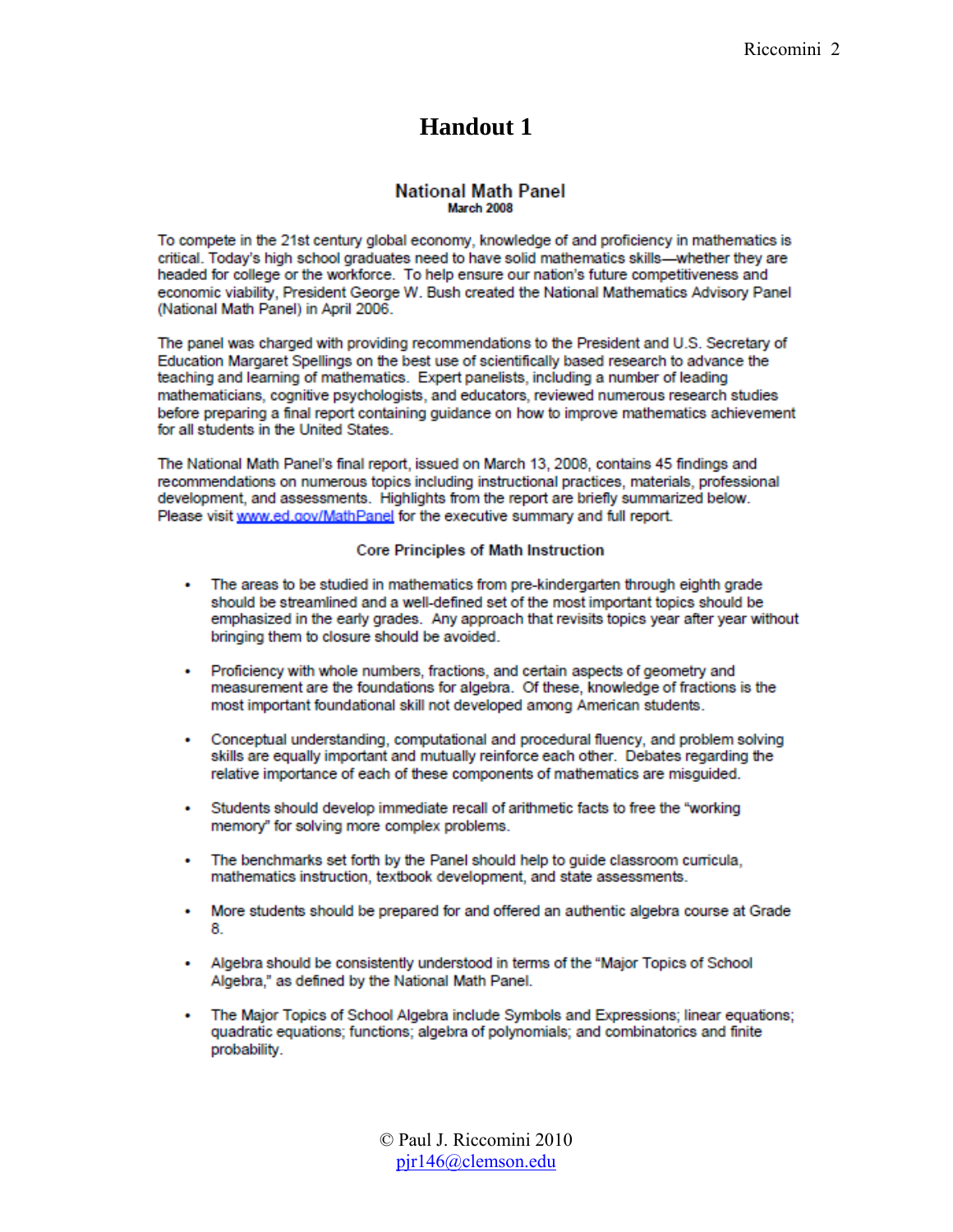### **Student Effort Is Important**

Much of the public's "resignation" about mathematics education is based on the erroneous idea that success comes from inherent talent or ability in mathematics, not effort. A focus on the importance of effort in mathematics learning will improve outcomes. If children believe that their efforts to learn make them "smarter." they show greater persistence in mathematics learning.

#### **Importance of Knowledgeable Teachers**

- Teachers' mathematical knowledge is important for students' achievement. The preparation of elementary and middle school teachers in mathematics should be strengthened. Teachers cannot be expected to teach what they do not know.
- The use of teachers who have specialized in elementary mathematics teaching could be an alternative to increasing all elementary teachers' mathematics content knowledge by focusing the need for expertise on fewer teachers.

#### **Effective Instruction Matters**

- Teachers' regular use of formative assessments can improve student learning in mathematics.
- Instructional practice should be informed by high-quality research, when available, and by the best professional judgment and experience of accomplished classroom teachers.
- The belief that children of particular ages cannot learn certain content because they are "too young" or "not ready" has consistently been shown to be false.
- Explicit instruction for students who struggle with math is effective in increasing student learning. Teachers should understand how to provide clear models for solving a problem type using an array of examples, offer opportunities for extensive practice, encourage students to "think aloud," and give specific feedback.
- Mathematically gifted students should be allowed to accelerate their learning.
- Publishers should produce shorter, more focused and mathematically accurate mathematics textbooks. The excessive length of some U.S. mathematics textbooks is not necessary for high achievement.

#### **Effective Assessment**

The National assessment of Educational Progress (NAEP) and state assessments in mathematics should be improved in quality and should emphasize the most critical knowledge and skills leading to Algebra.

#### **Importance of Research**

The nation must continue to build the capacity for more rigorous research in mathematics education to inform policy and practice more effectively.

For more information, please visit www.ed.gov/mathpanel.

© Paul J. Riccomini 2010  $pir146@clemson.edu$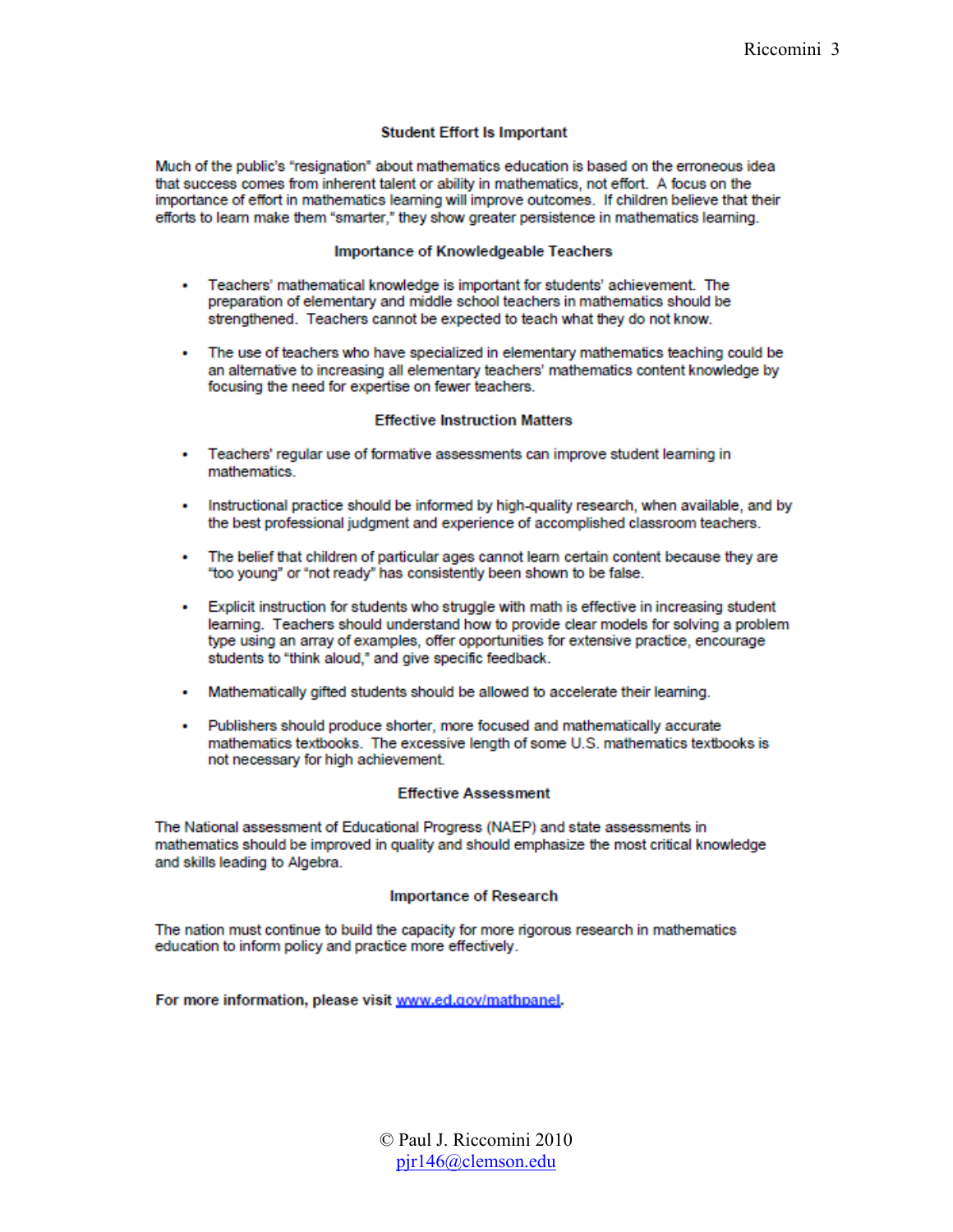## **Handout #2 IES RtI Mathematics Practice Guide 8 Recommendations and Level of Evidence**

| Tier 1                                                                                                                                                                                                                                                                   |                 |
|--------------------------------------------------------------------------------------------------------------------------------------------------------------------------------------------------------------------------------------------------------------------------|-----------------|
| 1. Screen all students to identify those at risk for potential mathematics<br>difficulties and provide interventions to students identified as at risk.                                                                                                                  | <b>Moderate</b> |
| Tiers 2 and 3                                                                                                                                                                                                                                                            |                 |
| 2. Instructional materials for students receiving interventions should<br>focus intensely on in-depth treatment of whole numbers in kindergar-<br>ten through grade 5 and on rational numbers in grades 4 through 8.<br>These materials should be selected by committee. | Low             |
| 3. Instruction during the intervention should be explicit and systematic.<br>This includes providing models of proficient problem solving, verbal-<br>ization of thought processes, guided practice, corrective feedback, and<br>frequent cumulative review.             | <b>Strong</b>   |
| 4. Interventions should include instruction on solving word problems<br>that is based on common underlying structures.                                                                                                                                                   | <b>Strong</b>   |
| 5. Intervention materials should include opportunities for students to<br>work with visual representations of mathematical ideas and interven-<br>tionists should be proficient in the use of visual representations of<br>mathematical ideas.                           | <b>Moderate</b> |
| 6. Interventions at all grade levels should devote about 10 minutes in each<br>session to building fluent retrieval of basic arithmetic facts.                                                                                                                           | <b>Moderate</b> |
| 7. Monitor the progress of students receiving supplemental instruction<br>and other students who are at risk.                                                                                                                                                            | Low             |
| 8. Include motivational strategies in tier 2 and tier 3 interventions.                                                                                                                                                                                                   | Low             |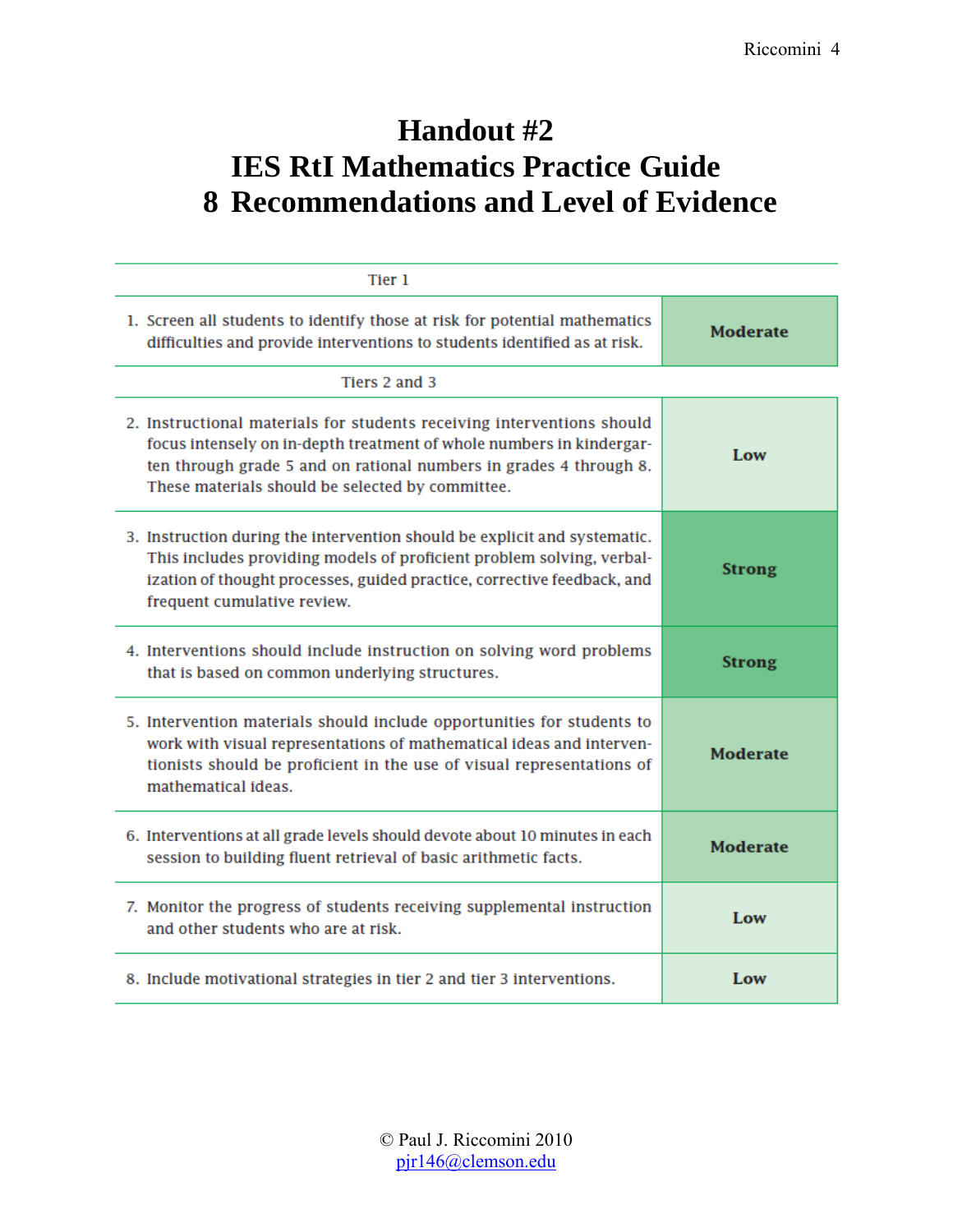### **Breakout Activity (Handout #3) Scaffolding Problem Solving: Focus on the Process rather than Arithmetic**

An oak seedling grew 10 inches in the first year. Every year after, it grew 1 inch. After 9 years the oak tree was 18 inches tall.

An oak seedling grew 25 feet in the first year. Every year after it, grew 5 feet. After 4 years the oak tree was 40 feet tall.

An oak seedling grew 4 meters in the first year. Every year after, it grew 2 meters. After 7 years, how tall was the oak tree?

Robert planted an oak seedling. It grew 10 inches the first year. Every year after, it grew 1 ¼ inches. How tall was the oak tree after 9 years?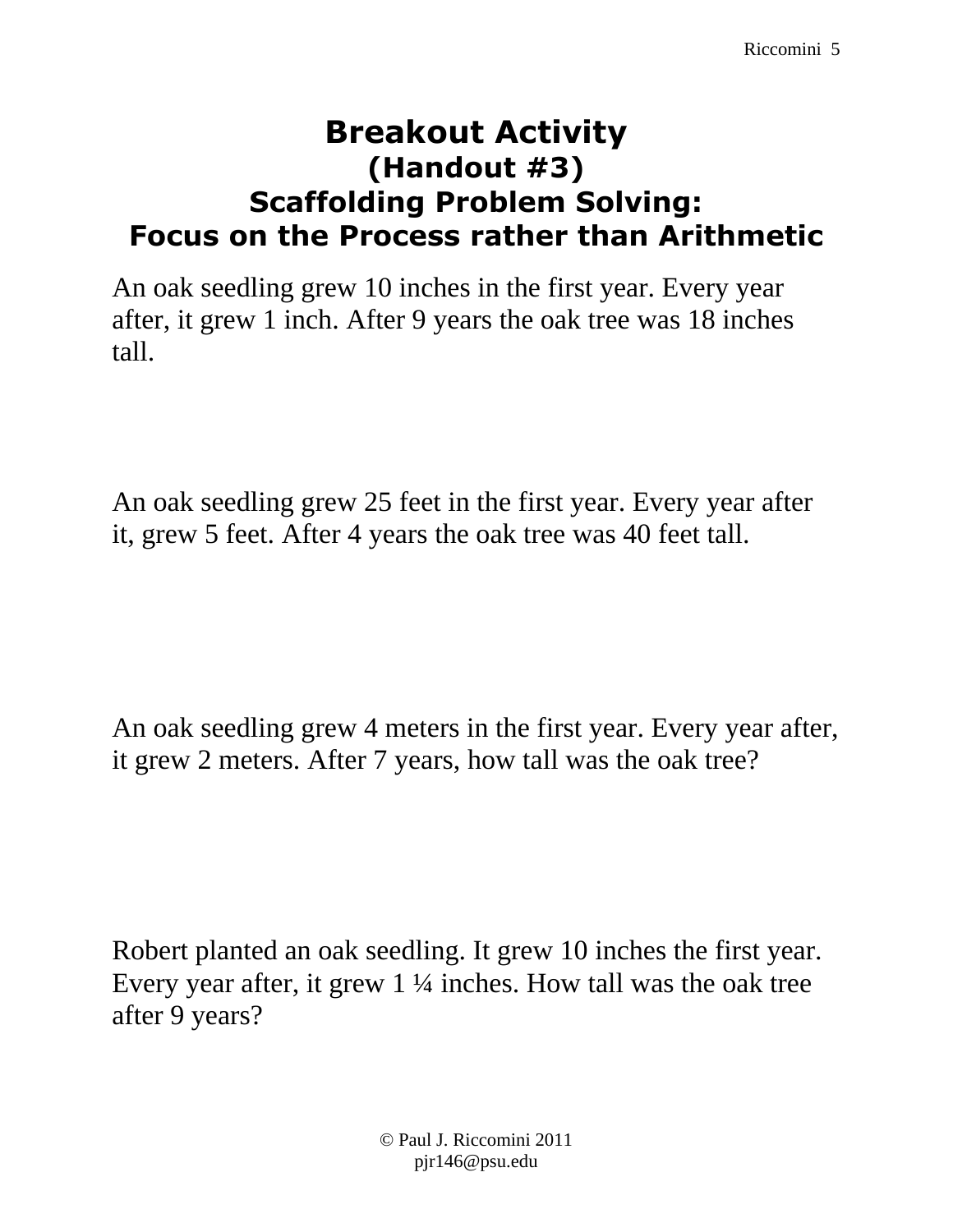# **Breakout Activity Handout #4a**

| <b>Radius</b>             | <b>Circumference</b><br>$C=2\pi r$ | <b>Area</b><br>$A = \pi r^2$ |
|---------------------------|------------------------------------|------------------------------|
| r=                        |                                    |                              |
| r=                        |                                    |                              |
| r=                        |                                    |                              |
| What is the relationship: |                                    |                              |

### **Handout #4b**

| <b>Radius</b>             | <b>Circumference</b><br>$C=2\pi r$ | <b>Area</b><br>$A = \pi r^2$ |
|---------------------------|------------------------------------|------------------------------|
| $r = 2in$                 |                                    |                              |
| $r = 4$ in                |                                    |                              |
| $r = 8$ in                |                                    |                              |
| What is the relationship: |                                    |                              |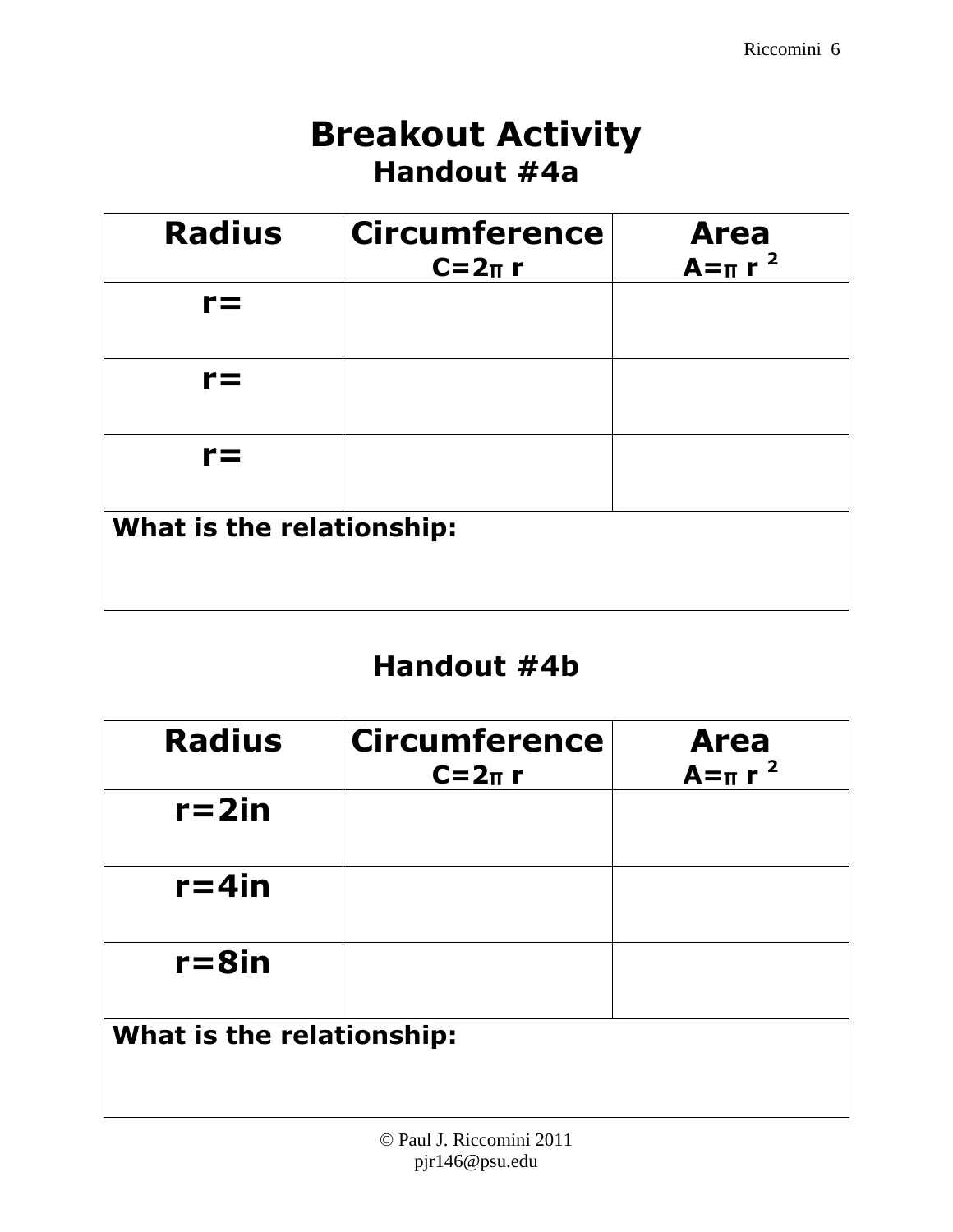### **Handout #4c**

| <b>Radius</b>             | <b>Circumference</b><br>$C=2\pi r$ | <b>Area</b><br>$A = \pi r^2$   |
|---------------------------|------------------------------------|--------------------------------|
| $r = 2in$                 | $4\pi$ inches                      | 4 <sub>π</sub> in <sup>2</sup> |
| $r = 4$ in                |                                    |                                |
| $r = 8$ in                |                                    |                                |
| What is the relationship: |                                    |                                |

# **Handout #4d**

| <b>Radius</b>             | <b>Circumference</b><br>$C=2\pi r$ | <b>Area</b><br>$A = \pi r^2$    |  |
|---------------------------|------------------------------------|---------------------------------|--|
| $r = 2in$                 | $4\pi$ inches                      | 4 <sub>π</sub> in <sup>2</sup>  |  |
| $r = 4$ in                | $8\pi$ inches                      | 16 <sub>π</sub> in <sup>2</sup> |  |
| $r = 8$ in                | $\mathbf{16}_{\text{II}}$ inches   | $64π$ in <sup>2</sup>           |  |
| What is the relationship: |                                    |                                 |  |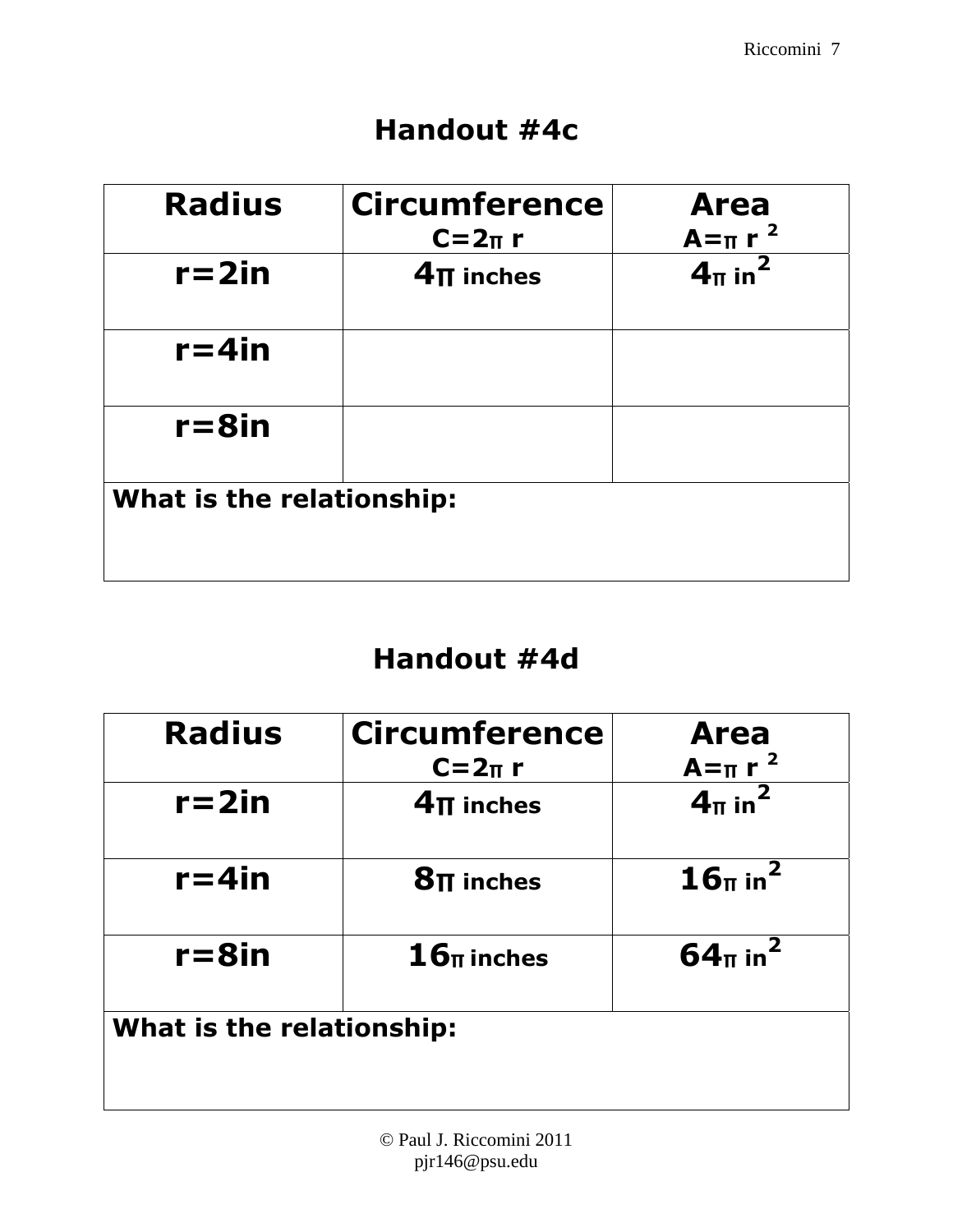### *S***paced** *I***nstructional** *R***eview Planning Sheet (Handout #5)**

|              | (                        |                          |                          |                           |
|--------------|--------------------------|--------------------------|--------------------------|---------------------------|
| <b>Block</b> | <b>Big Ideas Covered</b> | <b>Problematic Areas</b> | <b>Problematic Areas</b> | Date and                  |
| (Date)       | (or specific skills)     |                          | <b>Targeted for SIR</b>  | <b>Instructional Time</b> |
|              |                          |                          |                          | <b>Allotted</b>           |
|              |                          |                          |                          | $(30-40 \text{ minutes})$ |
|              |                          |                          |                          |                           |
|              | 1.                       | 1.                       | 1.                       |                           |
|              | 2.                       | 2.                       | 2.                       |                           |
|              | 3.                       | 3.                       |                          |                           |
|              | 4.                       | 4.                       |                          |                           |
|              | 5.                       |                          |                          |                           |
|              |                          |                          |                          |                           |
|              | 1.                       | 1.                       | 1.                       |                           |
|              | 2.                       | 2.                       | 2.                       |                           |
|              | 3.                       | 3.                       |                          |                           |
|              | 4.                       | 4.                       |                          |                           |
|              |                          |                          |                          |                           |
|              | 5.                       |                          |                          |                           |
|              | 1.                       |                          |                          |                           |
|              |                          | 1.                       | 1.                       |                           |
|              | 2.                       | 2.                       | 2.                       |                           |
|              | 3.                       | 3.                       |                          |                           |
|              | 4.                       | 4.                       |                          |                           |
|              | 5.                       |                          |                          |                           |
|              |                          |                          |                          |                           |
|              | 1.                       | $\mathbf{1}$ .           | 1.                       |                           |
|              | 2.                       | 2.                       | 2.                       |                           |
|              | 3.                       | 3.                       |                          |                           |
|              | 4.                       | 4.                       |                          |                           |
|              | 5.                       |                          |                          |                           |
|              |                          |                          |                          |                           |
|              |                          |                          |                          |                           |

Notes: Use assessment data from Teacher assessments (formal & informal), Progress Monitoring data sources, State Assessments, and other sources of information (teacher's experience). Table abbreviated for space considerations.